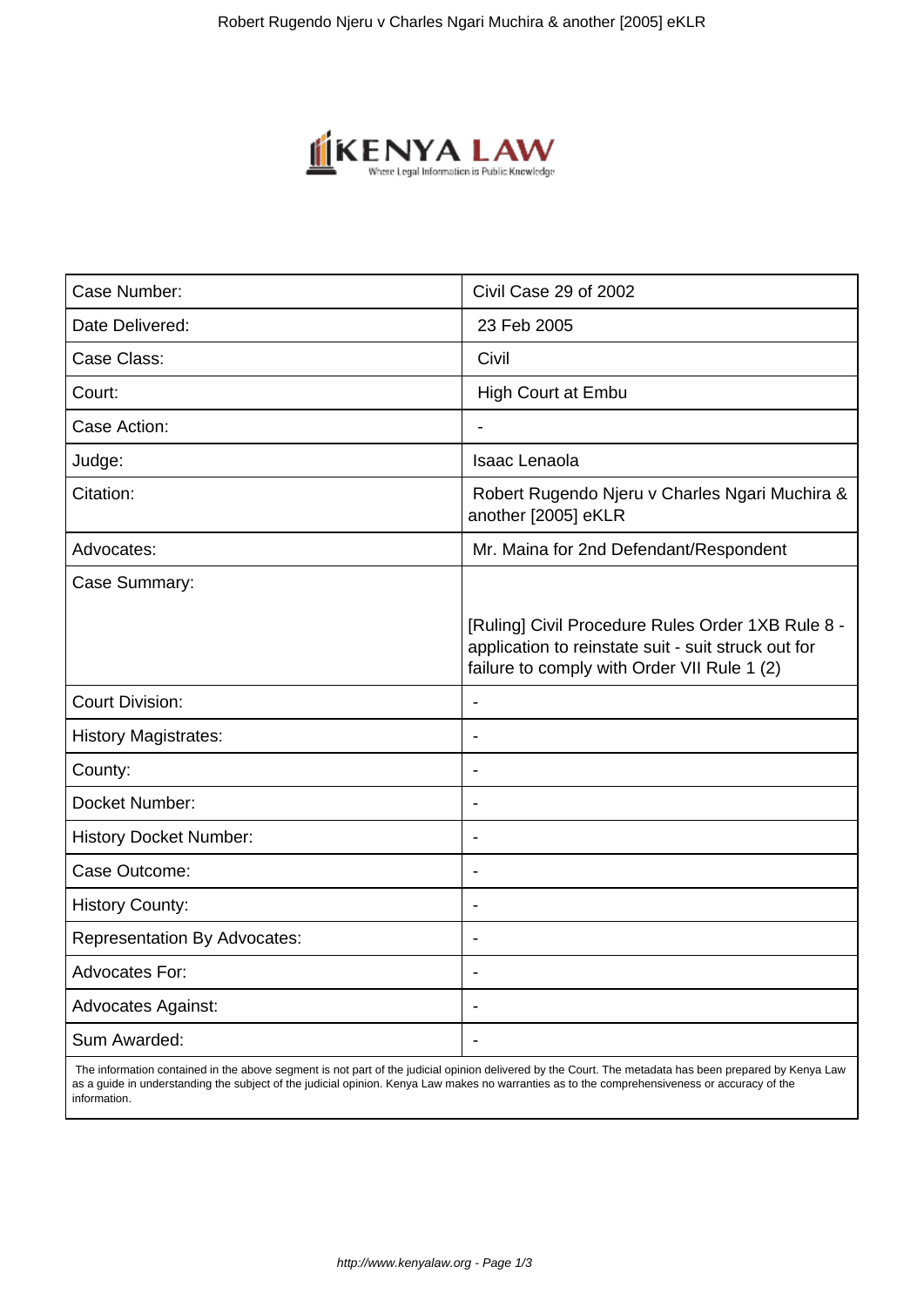## **REPUBLIC OF KENYA**

## **IN THE HIGH COURT OF KENYA**

## **AT EMBU**

### **CIVIL CASE NO. 29 OF 2002**

### **ROBERT RUGENDO NJERU…………...…...APPLICANT/PLAINTIFF**

#### **VERSUS**

# **CHARLES NGARI MUCHIRA……...1ST RESPONDENT/DEFENDANT**

### **LEONARD GATUIGI NYAGA…… 2ND RESPONDENT/DEFENDANT**

#### **RULING**

 **1.** The Plaintiff seeks Orders that the Orders issued herein on 6.10.2003 be set aside. The Application is a Chamber Summons under Order 1XB Rule 8 of the Civil Procedure Rules and S.3A Laws of Kenya.

 **2.** On 6.10.2003, **Khamoni, J**. struck out the suit herein as it contravened Order VII Rule 1 (2) in that it had no Verifying Affidavit attached to it.

 **3.** The Applicant now says that on that day, his Advocate not having been served with a hearing notice, was not in Court and therefore could not oppose the Application for striking out as instructed. That therefore this Court ought to exercise discretion and reinstate the suit upon setting aside the Orders of **Khamoni, J.** In the Supporting Affidavit sworn by one **John Wanjohi**, Advocate, it is stated at paragraph 9 thereof that one Alfred Ndambiri Advocate was aware of a hearing date for 29th September 2003 and had spoken with Counsel for the Respondent, **Mr.Maina Kagio** who informed him that the High Court would not be sitting on that day. Thereafter he had no knowledge of the matter until he heard that it had been struck out.

 4. Counsel for the Respondent in opposing the Application pours very cold water on the Applicant's assertions that neither he nor his Advocate knew of the hearing on 6.10.2003. In his Replying Affidavit, he states that **Mr. Ndambiri** aforesaid spoke to him on 3.10.2003 and sought indulgence for the hearing on 6.10.2003. **Mr. Kagio** could not do so for obvious reasons, and it was agreed that **Mr. Ndambiri** would either send an Advocate from Nairobi or ask an Embu - based Advocate to hold his brief and seek an adjournment. As it happened, he did neither and the matter proceeded. Counsel also deponed and argued that all parties received notices to attend Court on that day and the conduct of **Karen Mosoti and Co.Advocates** for the Applicant smirks of negligence which this Court should not countenance.

 **5.** I have looked at the record herein and noted that a notice was issued to all parties that the hearing scheduled for 29.9.2003 had been rescheduled to 6.10.2003. Indeed **Mr. Kamuga Mburu** Advocate who appears for the 1st Defendant has sworn a Replying Affidavit stating that although he and his client had no interest in the Application to strike out the suit, he received notice from Court on the change of dates. Coupled with **Mr. Kagio's** averment that he spoke with **Mr. Ndambiri** on 3.10.2003, which fact has not been denied or controverted, I am inclined to believe that the Applicant's Counsel